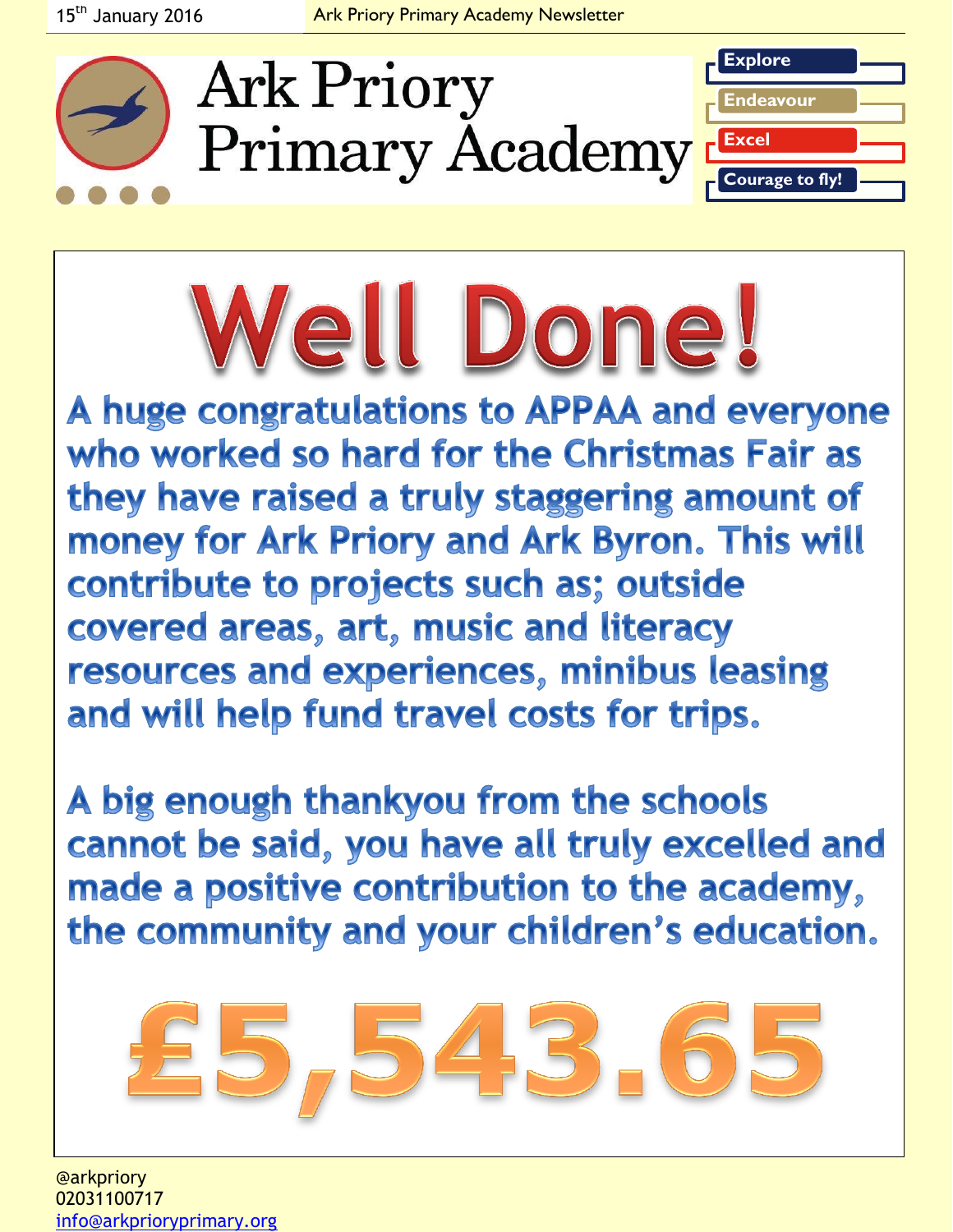#### **Upcoming Events**

#### **18th Jan**

R School Council Elections R Open afternoon 14:00— 14:30

**19th Jan** Yr1 Open afternoon 14:00— 14:30

**20th Jan** Yr2 Open afternoon 14:00— 14:30

**21st Jan** N Open Day AM 09:30- 10:00 N Open Day PM 12:45-13:15

#### **w/c 25 Jan**

**25th Jan** Parent Surgery @ 16:00

Height and Weight Checks for Reception children

#### **27th Jan** Photos—Individual and

sibling pictures

#### **9 th Feb**

Flu Vaccinations for Years 1 & 2

### **KEY**

N - Nursery R - Reception

Dear Parents and Carers, An era draws to a close! As we begin the process of electing a parent governor I would like to extend thanks to Mrs Webster for her tenure as Governor from the staff at Ark Priory. She has played a formative role in the early days of the academy and her input has been much appreciated. Also, many thanks to all those who have already applied or nominated people for the role of Governor at Ark Priory. The Parent Governor is a key role in the Governing Body, who represents the parents at the termly governors meeting and helps to problem solve, create, feedback and ensure that Ark Priory goes from strength to strength. I hope over the weekend if you haven't already, you consider an application. Have a great weekend Mr Martlew & Staff

## STARS OF THE WEEK

|           | <b>COURAGE</b> | <b>EXPLORATION</b> | <b>ENDEAVOUR</b> | <b>EXCEL</b> |
|-----------|----------------|--------------------|------------------|--------------|
| Reception | Michal         | Kai                | Genevieve        | Emilio       |
| Year      | Bajan          | lan                | Emilia           | Oliwia       |
| Year 2    | Neveah         | Daniella           | Lena             | Anas         |

### **HANDWRITING AWARD**

| Reception                  |          |      |        | Noah & Amelie     |       |        |  |  |
|----------------------------|----------|------|--------|-------------------|-------|--------|--|--|
| Year I                     |          |      |        | Oishi & Leonard   |       |        |  |  |
| Year 2                     |          |      |        | DeVonte & Jessica |       |        |  |  |
| Ш<br>Ш<br><b>TOP TABLE</b> |          |      |        |                   |       |        |  |  |
| <b>KSI</b>                 | Oliver D | Ruby | Dexter | Joshua            | Ava S | Alice  |  |  |
| <b>RECEPTION</b>           | Flynn    | Edan | Sabrin | Leo A             | Polly | Amelia |  |  |

# $\bullet$  **ATTENDANCE AND PUNCTUALITY**  $\bullet$

| <b>Class</b>      | <b>Attendance</b> | <b>Punctuality</b> |  |  |
|-------------------|-------------------|--------------------|--|--|
| <b>Shackleton</b> | 98%               | 100%               |  |  |
| Columbus          | 98%               | 99%                |  |  |
| Pankhurst         | 99%               | 99%                |  |  |
| Seacole           | 99%               | 99%                |  |  |
| Armstrong         | 100%              | 99%                |  |  |
| Sharman           | 99%               | 99%                |  |  |

@arkpriory 02031100717 [info@arkprioryprimary.org](mailto:info@arkprioryprimary.org)